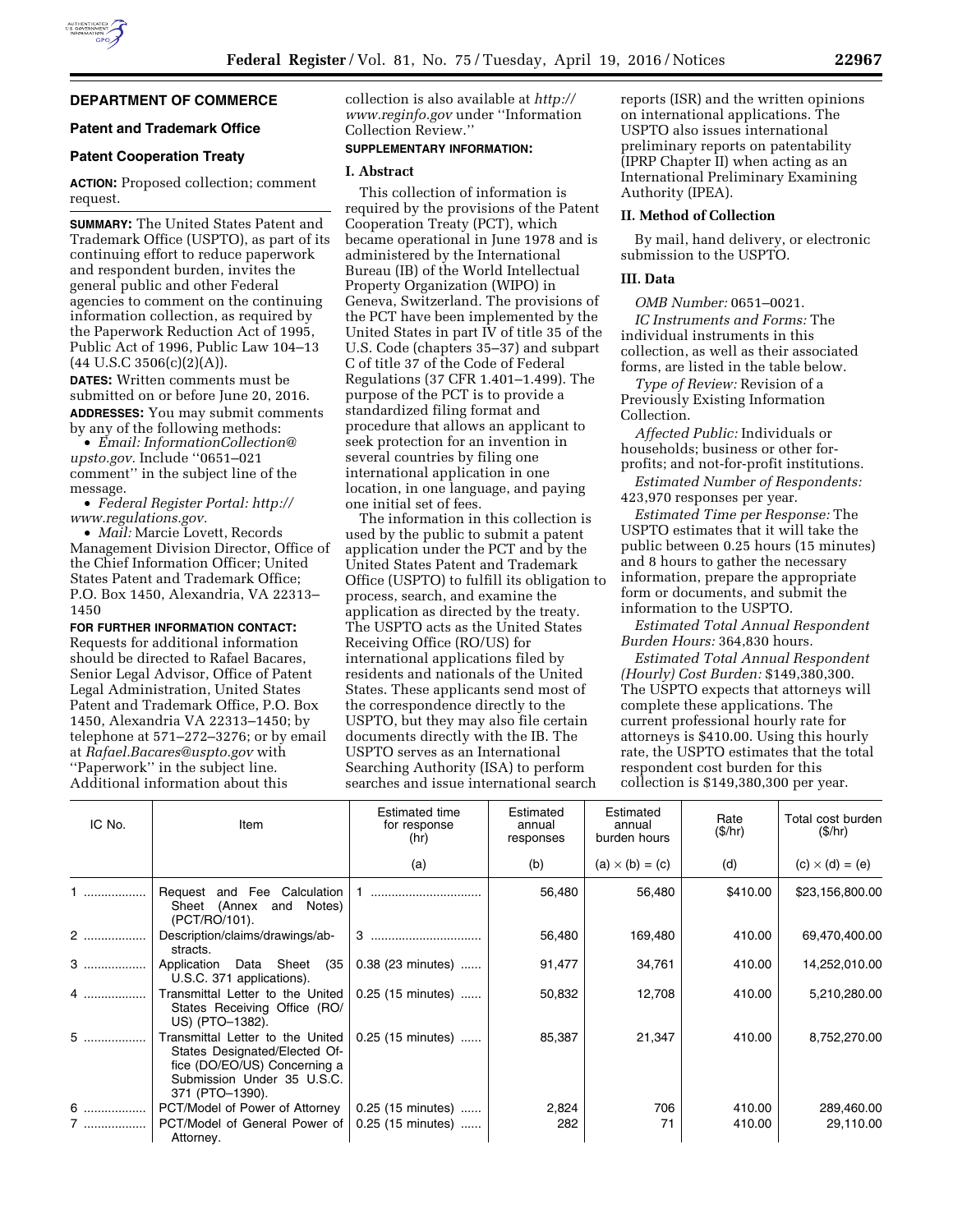| IC No. | Item                                                                                                                                                                      | <b>Estimated time</b><br>for response<br>(hr) | Estimated<br>annual<br>responses | Estimated<br>annual<br>burden hours | Rate<br>(\$/hr) | Total cost burden<br>(\$/hr) |
|--------|---------------------------------------------------------------------------------------------------------------------------------------------------------------------------|-----------------------------------------------|----------------------------------|-------------------------------------|-----------------|------------------------------|
|        |                                                                                                                                                                           | (a)                                           | (b)                              | $(a) \times (b) = (c)$              | (d)             | $(c) \times (d) = (e)$       |
| 8      | Indications Relating to a Depos-<br>ited Microorganism (PCT/RO/<br>$134$ ).                                                                                               | 0.25 15 minutes)                              | 1.                               | $\Omega$                            | 410.00          | 0.00                         |
| $9$    | Response to invitation to correct<br>defects.                                                                                                                             |                                               | 15,117                           | 30,234                              | 410.00          | 12,395,940.00                |
| $10$   | Request for rectification of obvi-<br>ous errors.                                                                                                                         | 0.50 (30 minutes)                             | 867                              | 434                                 | 410.00          | 177,940.00                   |
| 11     | Demand and Fee Calculation<br>Sheet (Annex and Notes)<br>(PCT/IPEA/401).                                                                                                  |                                               | 1,406                            | 1,406                               | 410.00          | 576,460.00                   |
| 12     | Amendments (Article 34)                                                                                                                                                   |                                               | 1,406                            | 1,406                               | 410.00          | 576,460.00                   |
| 13     | Fee Authorization                                                                                                                                                         | 0.25 (15 minutes)                             | 50,832                           | 12,708                              | 410.00          | 5,210,280.00                 |
| 14     | Requests to transmit copies of<br>international application.                                                                                                              | 0.25 (15 minutes)                             | 1,081                            | 270                                 | 410.00          | 110,700.00                   |
| $15$   | Withdrawal of international appli-<br>cation (PCT/IB/372).                                                                                                                | 0.25 (15 minutes)                             | 1,580                            | 395                                 | 410.00          | 161,950.00                   |
| $16$   | Translations                                                                                                                                                              | 2                                             | 2,298                            | 4,596                               | 410.00          | 1,884,360.00                 |
| $17$   | Petition for Revival of an Inter-<br>national Application for Patent<br>Designating the U.S. Aban-<br>doned Unintentionally Under<br>37 CFR 1.137(a) (PTO/SB/64/<br>PCT). |                                               | 887                              | 887                                 | 410.00          | 363,670.00                   |
| $18$   | Petitions to the Commissioner<br>for international applications.                                                                                                          | 4                                             | 133                              | 532                                 | 410.00          | 218,120.00                   |
| 19     | Petitions to the Commissioner in<br>national stage examination.                                                                                                           |                                               | 3,191                            | 12,764                              | 410.00          | 5,233,240.00                 |
| 20     | Acceptance of an unintentionally<br>delayed claim for priority (37<br>CFR 1.78(a)(3)).                                                                                    | 2                                             | 542                              | 1,084                               | 410.00          | 444.440.00                   |
| 21     | Request for the restoration of<br>the right of priority.                                                                                                                  |                                               | 867                              | 2,601                               | 410.00          | 1,066,410.00                 |
| Totals |                                                                                                                                                                           |                                               | 423,970                          | 364,830                             |                 | 149,580,300.00               |

# *Estimated Total Annual (Non-hour)*

*Respondent Cost Burden:*  \$305,509,626.10. This collection has annual (non-hour) costs in the form of translations, drawings, filing fees, and postage costs.

#### *Translations and Drawings*

Under the terms of the PCT, the USPTO may require documents submitted for a PCT application to be translated into English when necessary. This requirement may carry additional costs for the applicant to contract for a translation of the documents in questions. The USPTO believes that the average length of the document to be translated will be 10 pages and that it

will cost approximately \$150 per page for the translation, for an average translation cost of \$1,500 per document. The USPTO estimates that it receives approximately 21,180 English translations annually, for a total of \$31,770,000 per year for English translations of non-English language documents for PCT applications.

Applicants may also incur costs for drawings that are submitted as part of PCT applications. Some applicants may produce their own drawings, while others may contract out the work to various patent illustration firms. For the purpose of estimating burden for this collection, the USPTO will consider all applicants to have their drawings

prepared by these firms. The USPTO estimates that drawings may cost an average of \$58 per sheet to produce and that on average 11 sheets of drawings are submitted per application, for an average total cost of \$638 to produce a set of drawings for an application. The USPTO expects that approximately 91% of the estimated 48,285 applications per year will have drawings filed with them, for a total of 43,939 sets of drawings with a total cost of \$28,033,082 per year.

#### *Filing Fee*

The estimated filing fees for this collection are calculated in the accompanying table.

| IC No. | Item                                                                                                                                                                                                                                                                             | Responses                | Fees                             | Total fee<br>amount                           |
|--------|----------------------------------------------------------------------------------------------------------------------------------------------------------------------------------------------------------------------------------------------------------------------------------|--------------------------|----------------------------------|-----------------------------------------------|
|        |                                                                                                                                                                                                                                                                                  | (a)                      | (b)                              | $(a) \times (b) = (c)$                        |
|        | Request and Fee Calculation Sheet (Annex and Notes) (PCT/RO/101)<br>Demand and Fee Calculation Sheet (Annex and Notes) (PCT/IPEA/401)<br>Acceptance of an unintentionally delayed claim for priority, or for filing a re-<br>quest for the restoration of the right of priority. | 56.480<br>1.406<br>1.409 | \$1.254.00<br>213.00<br>2.000.00 | \$70.825.920.00<br>299.478.00<br>2.818.000.00 |
|        |                                                                                                                                                                                                                                                                                  | 65.948                   | 300.00                           | 19.784.400.00                                 |
|        |                                                                                                                                                                                                                                                                                  | 19,893                   | 150.00                           | 2,983,950.00                                  |
|        |                                                                                                                                                                                                                                                                                  | 1.197                    | 75.00                            | 89.775.00                                     |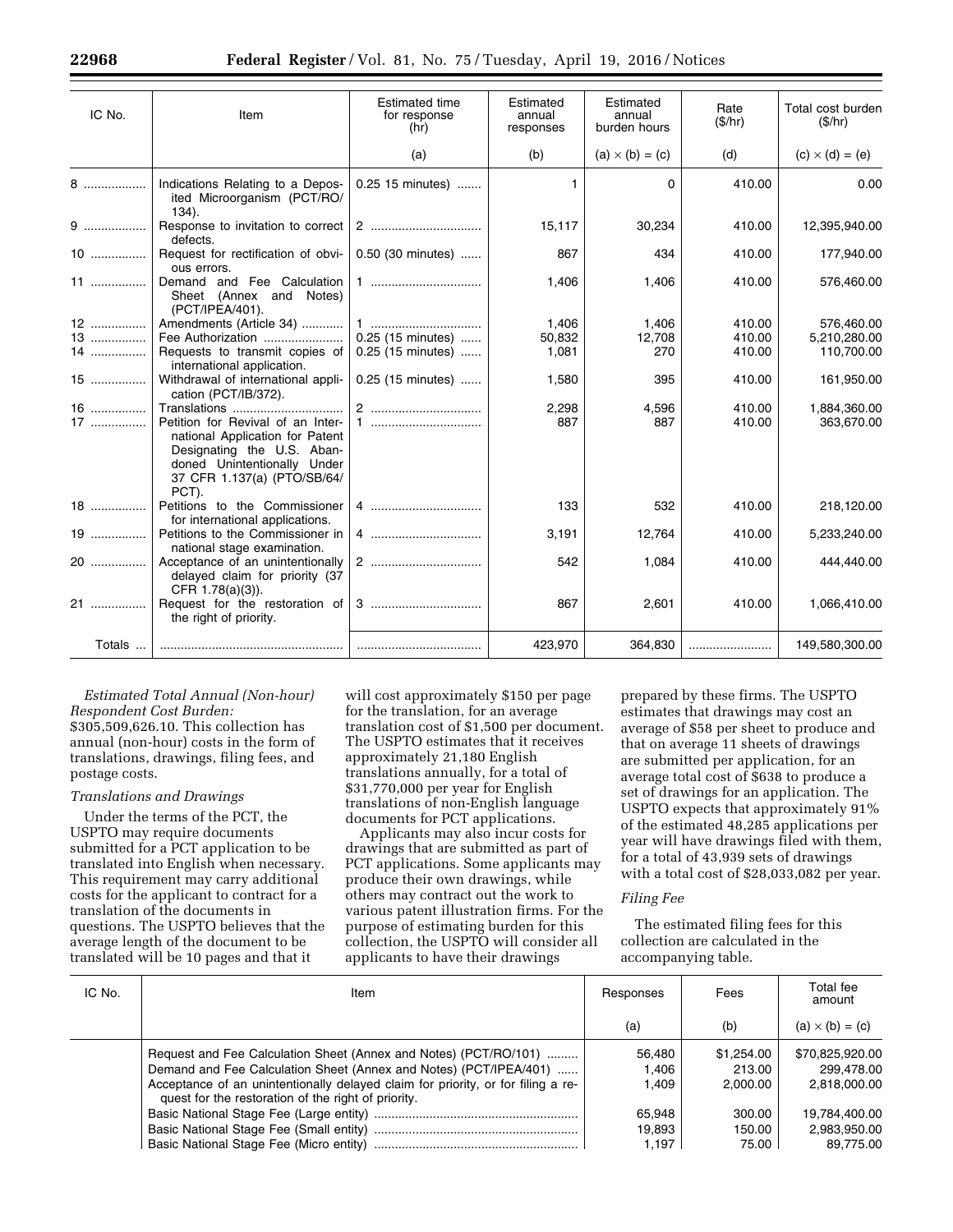| IC No. | Item                                                                                                                            | Responses | Fees     | Total fee<br>amount    |
|--------|---------------------------------------------------------------------------------------------------------------------------------|-----------|----------|------------------------|
|        |                                                                                                                                 | (a)       | (b)      | $(a) \times (b) = (c)$ |
|        | National Stage Search Fee-U.S. was the ISA or IPEA and all claims satisfy<br>PCT Article 33(1)–(4).                             | 452       | 0        | 0.00                   |
|        |                                                                                                                                 | 2,728     | 140.00   | 381,920.00             |
|        |                                                                                                                                 | 2,918     | 70.00    | 204,260.00             |
|        |                                                                                                                                 | 206       | 35.00    | 7,210.00               |
|        | National Stage Search Fee—search report prepared and provided to USPTO                                                          | 60,196    | 520.00   | 31,301,920.00          |
|        | (Large entity).                                                                                                                 |           |          |                        |
|        | National Stage Search Fee—search report prepared and provided to USPTO<br>(Small entity).                                       | 15,917    | 260.00   | 4,138,420.00           |
|        | National Stage Search Fee—search report prepared and provided to USPTO<br>(Micro entity).                                       | 866       | 130.00   | 112,580.00             |
|        | National Stage Examination Fee-U.S. was the ISA or IPEA and all claims<br>satisfy PCT Article $33(1)$ – $(4)$ .                 | 452       | 0        | 0.00                   |
|        | Transmitting application to Intl. Bureau to act as receiving office (Large enti-                                                | 313       | 240.00   | 75,120.00              |
|        | ty).<br>Transmitting application to Intl. Bureau to act as receiving office (Small enti-                                        | 191       | 120.00   | 22,920.00              |
|        | ty).<br>Transmitting application to Intl. Bureau to act as receiving office (Micro enti-                                        | 21        | 60.00    | 1,260.00               |
|        | ty).                                                                                                                            | 2,864     | 660.00   | 1,890,240.00           |
|        |                                                                                                                                 | 908       | 330.00   | 299,640.00             |
|        |                                                                                                                                 | 118       | 165.00   | 19,470                 |
|        | National Stage Examination Fee—all other situations (Large entity)                                                              | 65,701    | 760.00   | 49,932,760.00          |
|        | National Stage Examination Fee—all other situations (Small entity)                                                              | 19,653    | 380.00   | 7,468,140.00           |
|        | National Stage Examination Fee—all other situations (Micro entity)                                                              | 1,171     | 190.00   | 222,490.00             |
|        | Search fee, examination fee or oath of declaration after thirty months from<br>priority date (Large entity).                    | 23,193    | 140.00   | 3,247,020.00           |
|        | Search fee, examination fee or oath of declaration after thirty months from<br>priority date (Small entity).                    | 10,149    | 70.00    | 710,430.00             |
|        | Search fee, examination fee or oath of declaration after thirty months from<br>priority date (Micro entity).                    | 304       | 35.00    | 10,640.00              |
|        | English translation after thirty months from priority date (Large entity)                                                       | 1,467     | 140.00   | 205,380.00             |
|        | English translation after thirty months from priority date (Small entity)                                                       | 782       | 70.00    | 54,740.00              |
|        | English translation after thirty months from priority date (Micro entity)                                                       | 49        | 35.00    | 1,715.00               |
|        |                                                                                                                                 | 39,370    | 240.00   | 9,448,800.00           |
|        |                                                                                                                                 | 16,017    | 120.00   | 1,922,040.00           |
|        |                                                                                                                                 | 1,240     | 60.00    | 74,400.00              |
|        | Search fee—regardless of whether there is a corresponding application (see                                                      | 8,227     | 2,080.00 | 17,112,160.00          |
|        | 35 U.S.C. 361(d) and PCT Rule 16) (Large entity).<br>Search fee—regardless of whether there is a corresponding application (see | 10,929    | 1,040.00 | 11,366,160.00          |
|        | 35 U.S.C. 361(d) and PCT Rule 16) (Small entity).<br>Search fee—regardless of whether there is a corresponding application (see | 1,129     | 520.00   | 587,080.00             |
|        | 35 U.S.C. 361(d) and PCT Rule 16) (Micro entity).                                                                               |           |          |                        |
|        | Supplemental search fee when required, per additional invention                                                                 | 1         | 2.080.00 | 2,080.00               |
|        | Preliminary examination fee-U.S. was the ISA (Large entity)                                                                     | 346       | 600.00   | 207,600.00             |
|        |                                                                                                                                 | 257       | 300.00   | 77,100.00              |
|        |                                                                                                                                 | 54        | 150.00   | 8,100.00               |
|        | Preliminary examination fee-U.S. was not the ISA (Large entity)                                                                 | 143       | 760.00   | 108,680.00             |
|        | Preliminary examination fee—U.S. was not the ISA (Small entity)                                                                 | 31        | 380.00   | 11,780.00              |
|        | Preliminary examination fee-U.S. was not the ISA (Micro entity)                                                                 | 1         | 190.00   | 190.00                 |
|        | Supplemental examination fee per additional invention (Large entity)                                                            | 0         | 600.00   | 0.00                   |
|        | Supplemental examination fee per additional invention (Small entity)                                                            | 4         | 300.00   | 1,200.00               |
|        | Supplemental examination fee per additional invention (Micro entity)                                                            | 0         | 150.00   | 0.00                   |
|        | National Stage Application Size Fee—for each additional 50 sheets that ex-<br>ceed 100 sheets (Large entity).                   | 2,325     | 400.00   | 930,000.00             |
|        | National Stage Application Size Fee—for each additional 50 sheets that ex-<br>ceed 100 sheets (Small entity).                   | 1,181     | 200.00   | 236,200.00             |
|        | National Stage Application Size Fee—for each additional 50 sheets that ex-<br>ceed 100 sheets (Micro entity).                   | 36        | 100.00   | 3,600.00               |
|        | [PCT National Stage] Claims—extra independent (over three) (Large entity)                                                       | 7,565     | 460.00   | 3,479,900.00           |
|        | [PCT National Stage] Claims—extra independent (over three) (Small entity)                                                       | 2,650     | 230.00   | 609,500.00             |
|        | [PCT National Stage] Claims—extra independent (over three) (Micro entity)                                                       | 122       | 115.00   | 14,030.00              |
|        | [PCT National Stage] Claims—extra total (over 20) (Large entity)                                                                | 10,797    | 100.00   | 1,079,700.00           |
|        | [PCT National Stage] Claims—extra total (over 20) (Small entity)                                                                | 5,574     | 50.00    | 278,700.00             |
|        | [PCT National Stage] Claims—extra total (over 20) (Micro entity)                                                                | 241       | 25.00    | 60,250.00              |
|        | [PCT National Stage] Claim—multiple dependent (Large entity)                                                                    | 986       | 820.00   | 808,520.00             |
|        | [PCT National Stage] Claim—multiple dependent (Small entity)                                                                    | 522       | 410.00   | 214,020.00             |
|        | [PCT National Stage] Claim—multiple dependent (Large entity)                                                                    | 42        | 205.00   | 8,610.00               |
|        |                                                                                                                                 |           |          |                        |
| Totals |                                                                                                                                 | 466,522   |          | 245,700,473.00         |